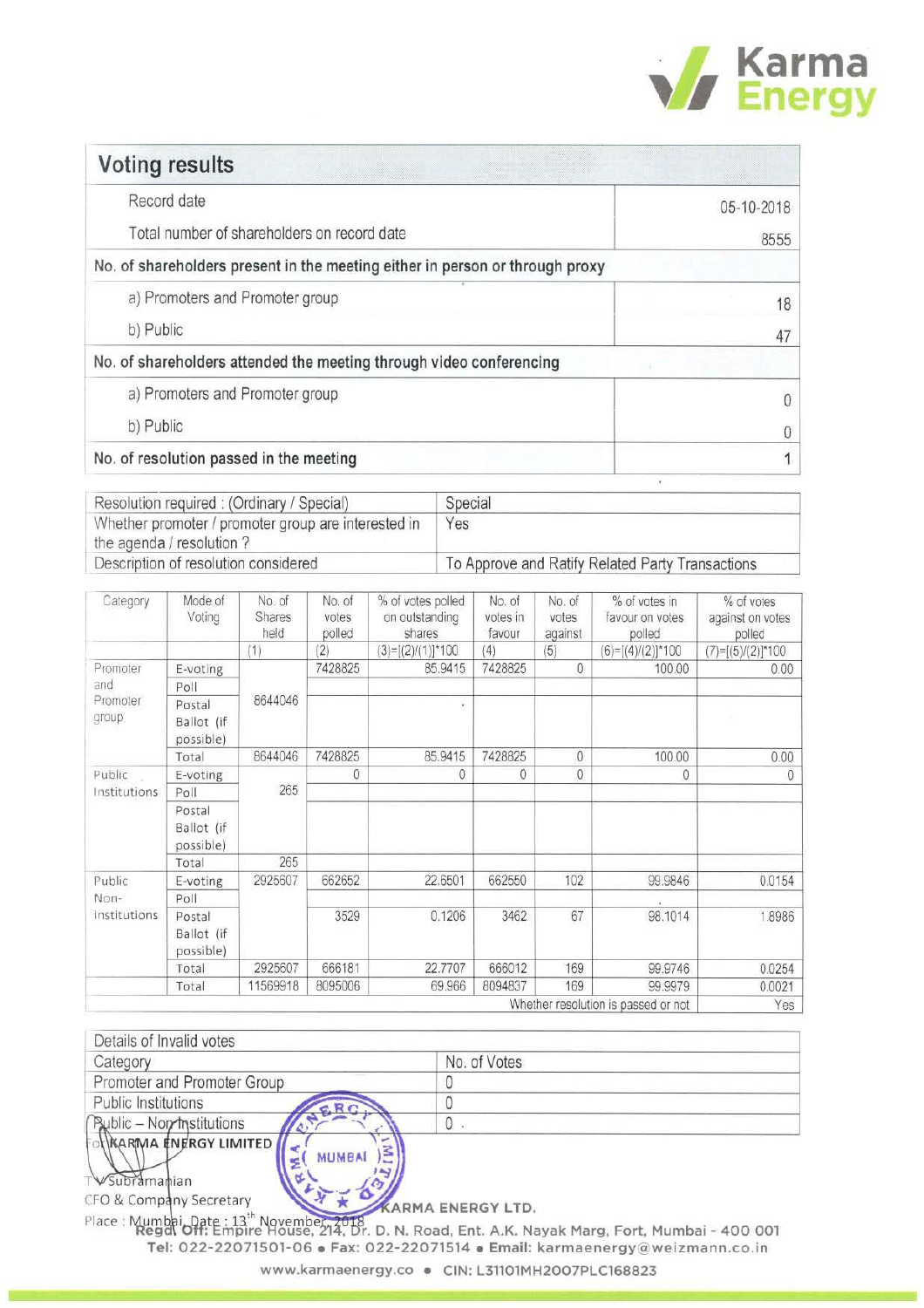# **MARTINiiO** FERRAO & **ASSOCIATES**  MARTINHO FERRAO & ASSOCIATES<br> *Company Secretaries*<br>
Level 3. Office # 301. Dbun Building, 23/25 Janmabhoomi Marg. Fort. Mumbai - 400.001



Level 3, Office # 301, Dhun Building, 23/25 Janmabhoomi Marg, Fort, Mumbai - 400 001 Tel: + 91 22 2202 4366 Email: mferraocs@yahoo.com Website : www.csmartinhoandassociates.com

### CONSOLIDATED SCRUTINIZER'S REPORT

[Pursuant to Section 108 & Section 110 of the Companies Act, 2013 and Companies (Management and Administration) Rules, 2014 as amended]

**The Chairman KARMA ENERGY LIMITED**  214, Empire House, Dr. D. N. Road, Ent. A. K. Nayak Marg, Fort, Mumbai - 400001.

#### **Dear Sir,**

## Subject: Passing of Resolution through Postal Ballot and Electronic Voting

Reporl to the Chairman of the Board of Directors of **KARMA ENERGY LIMITED,** a Company incorporated under the Companies Act, 1956 and having its Registered Office at 214, Empire House, Or. D. N. Road, Ent. A. K. Nayak Marg, Fort, Mumbai - 400001 on the postal BALLOT conducted by the Company:

- 1) Pursuant to the resolution passed by the Board of Directors of **KARMA ENERGY LIMITED** (KEL) on 06th October, 2018, I have been appointed as a scrutinizer to receive, process and scrutinize the Postal Ballot papers in respect of the Special Resolutions to be process and scrutified are expected in the Postal Ballot Notice dated 06<sup>th</sup> October, 2018.
- 2) To enable wider participation of shareholders, pursuant to the provision of Section 108 of the Companies Act, 2013 and the Rules framed there under vide Companies (Management and Administration) Rules, 2014 and pursuant to SEBI's circular no.<br> $C\text{IP}/\text{CFD}/\text{DH}/6/2012$  dated 13<sup>th</sup> Iuly. 2012 as amended by its circular CIR/CED/DIL/6/2012 dated  $13<sup>th</sup>$  July, 2012 as amended by its circular CIR/CED/POLICYCELL/2/2014 dated  $17<sup>th</sup>$  April, 2014, Companies listed on BSE Limited (BSE) and National Stock Exchange of India Limited (NSE), required to provide e-voting facility to their shareholders on all resolution to be passed at General Meetings or through Postal Ballot. Since KEL falls within the requirements as specified in the Companies Act, 2013 and the above mentioned circular of SEBI, e-voting which has been made applicable, the Company has provided for the same.



Page I of S

 $\frac{1}{2}$ ,  $\frac{1}{2}$ ,  $\frac{1}{2}$ 

I !:. .,

> • ·,~

•. 1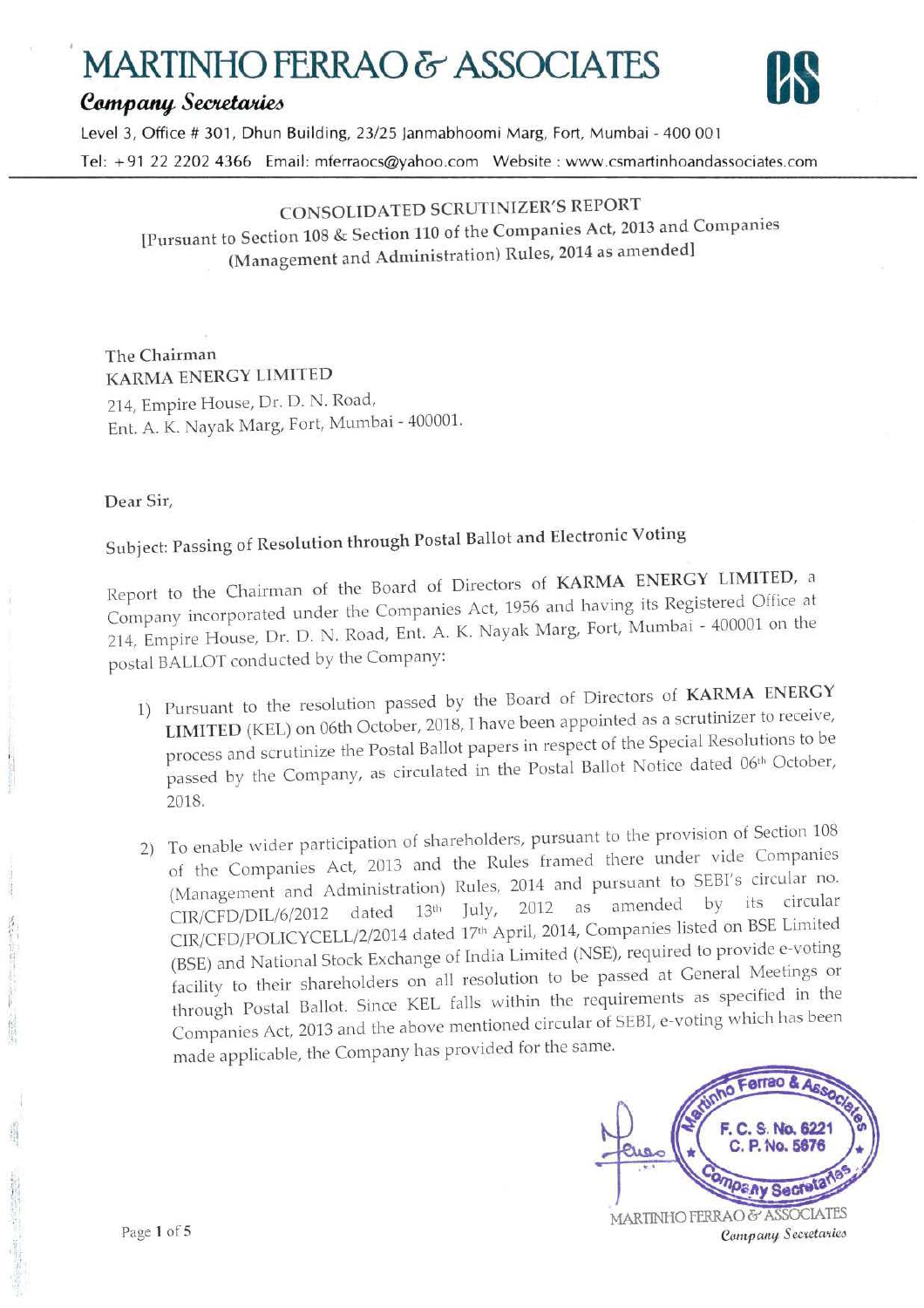- 3) KEL accordingly made arrangements with System Provider, National Securities Depository Limited ("NSDL") for providing a system of recording voles of the shareholders electronically through e-voting. The Company has accordingly made arrangements through its Registrar and Share Transfer Agent, M/s. Bigshare Services Pvt. Ltd (hereinafter referred to as "RTA") to set up e-voting facility on the NSDL evoting website https://nsdl.co.in/
- 4) KEL through RTA has also uploaded the resolution together with the explanatory statement on which e-voting is required and for generating Electronic Voling Sequence Number (EVSN) by the system provider. All the necessary formalities in compliance with the requirements specified by NSDL, has been done by the Company. Necessary instructions in this regard to be followed by the shareholders have also been duly mentioned in the Postal Ballot Notice dated 06<sup>th</sup> October, 2018 sent to the shareholders by email, vvho had registered their email-ids with the Company and by post lo 8555 shareholders. The Register of Members and the List of beneficiary owners as on 05<sup>th</sup> October, 2018 was made available by the Depositories viz., National Securities Depository Limited (NSDL) and Central Depository Services (India) Limited (CDSL), for the purpose of despatch of Postal Ballot notice

| Reference to the Companies Act, 2013                                                                  | Description<br>the<br>and<br>Type<br>of<br>Resolution                                                                                                                               |
|-------------------------------------------------------------------------------------------------------|-------------------------------------------------------------------------------------------------------------------------------------------------------------------------------------|
| 1. As per sections 188 and any other<br>applicable provisions, if any, of the<br>Companies Act, 2013. | Special Resolution:<br>Pursuant to the provisions of sections<br>188<br>other<br>applicable<br>and<br>any<br>provisions, to approve<br>ratify<br>and<br>Related Party Transactions. |

I report that the Postal Ballot notice dated 06<sup>th</sup> October, 2018 under Section 110 of the Companies Act, 2013, read with Rule 22 under the Chapter on "Management and Administration" as notified by MCA on 27<sup>th</sup> March, 2014 were dispatched to the shareholders, by courier/Post along with self-addressed pre-paid Business Reply Envelope on 12th October, 2018.

6) In addition to the above, Postal Ballot notices were also sent via electronic mode by Company/RTA to the shareholders whose email ids are registered with the Depository Participants as per the data downloaded from the NSDL and CDSL as on 05<sup>th</sup> October, 2018 (cut-off date). I further report that as stated in the Notice sent to the shareholders, the Company has fixed 5:00 p.m. on Monday, 12<sup>th</sup> November 2018 as the last date for receipt of Postal Ballots and for E-voting.



Page 2 of 5

5)

t I .,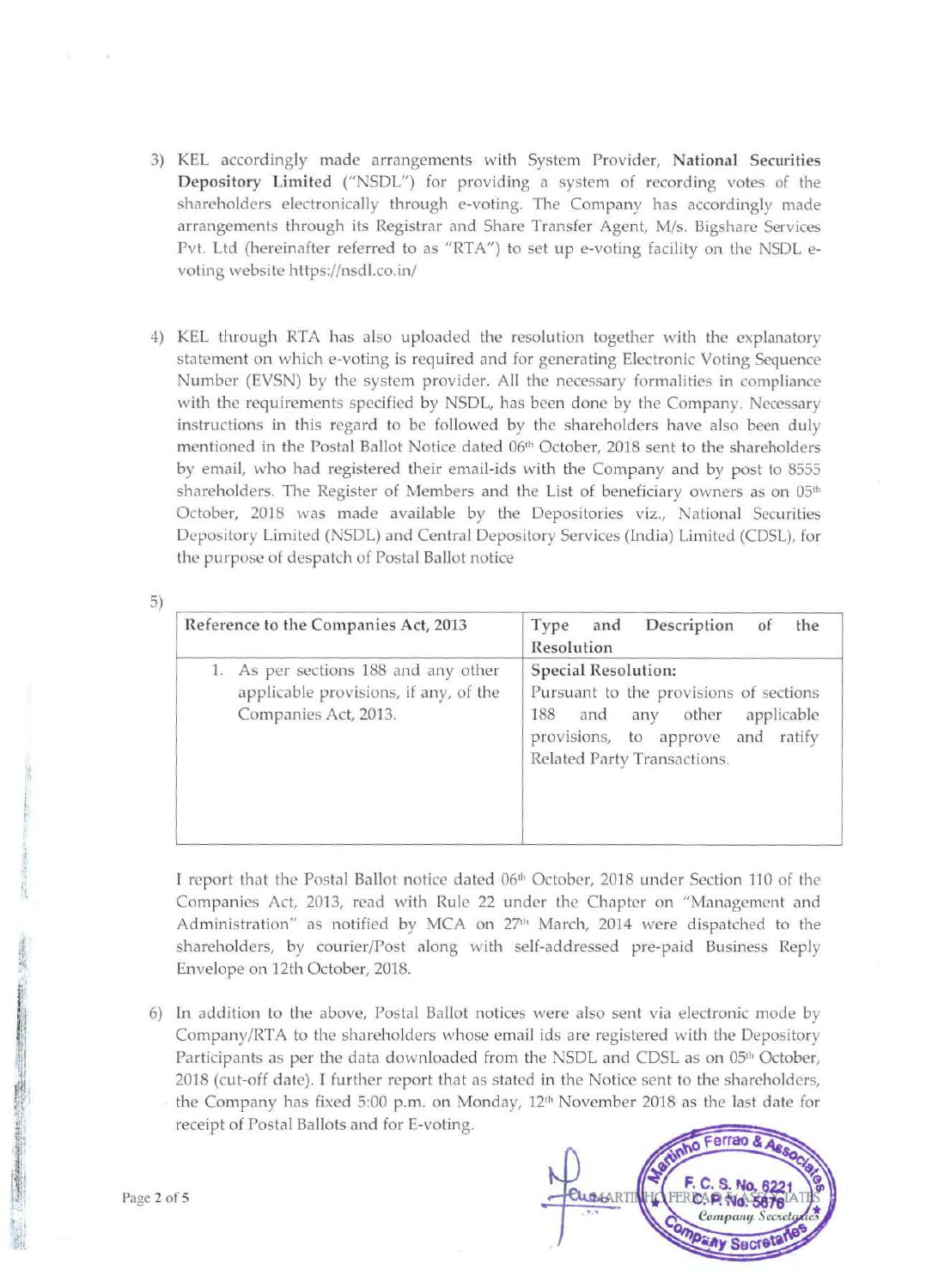- 7) As stated in sub-rule 3 of Rule 20 under the Chapter on "Management and Administration" as notified by MCA on 27<sup>th</sup> March, 2014 an advertisement was published by the Company in Financial Express, English Newspaper and Tarun Bharat, Marathi Newspaper, on 13<sup>th</sup> October, 2018 informing about the completion of dispatch of the Postal Ballot notices.
- 8) I report that I have received the Postal Ballot forms from the shareholders during the period commencing from 9.00 a.m. on 14th October 2018 and will end at 5.00 p.m. on 12th November, 2018. All the Postal Ballot forms together with all votes casted by evoting through NSDL received up to 5:00 p.m. Monday, 12th November, 2018, being the last date fixed by the Company for receipt of Postal Ballot forms/ e-voting, were considered for my scrutiny.
- 9) The Postal Ballot forms received at the Company's address in the name of the Scrutinizer were opened and taken up for scrutiny by me and passed on to RTA. This process was carried out on a weekly basis. During the course of scrutiny of Postal Ballot form I have not come across any mutilated Postal Ballot forms.
- 10) Since E-voting facility was provided by NSDL the details of the E-voting exercised by the shareholders as also the votes exercised through Postal Ballots, which were duly scrutinized and processed, were duly compiled by the RTA. While the details of the Evoting was provided by the system provider, the compilation of the Register, in respect of Postal Ballots containing the statement of shareholders names, folio number, number of shares held, number of votes exercised, votes in favour, votes against and those votes which were rejected, were generated by the RTA which have been duly scrutinized.
- 1]) On scrutiny, I report that out of *8555* shareholders, 44 Shareholders have exercised their vote through e-voting and 22 shareholders have exercised their votes through Postal Ballot forms as received. The details of polling results for the item placed for consideration by the shareholders are given below:

| A. Postal Ballot                                                          |                     |
|---------------------------------------------------------------------------|---------------------|
| Number of Forms received from Members                                     | 22                  |
| Number of Forms rejected/ not considered for reasons as<br>stated below:- |                     |
| a. Not signed                                                             |                     |
| b. Signature mismatch                                                     |                     |
| c. Not voted                                                              |                     |
| d. Nil Account                                                            |                     |
| e. Voted under both postal ballot and evoting                             |                     |
| Number of valid Forms (A)                                                 | 21                  |
| B. E-Voting                                                               |                     |
| Number of members who participated in e-voting                            | 44                  |
| Number of Valid E-votes (B)                                               | 44                  |
| Total $(A+B)$                                                             | inho Ferrao &<br>65 |
|                                                                           |                     |

MARTINHO FERKALE & A.Y.

**Dany Sect** 

' I I I

j i

*Profit in Market and American* 'l

' ' I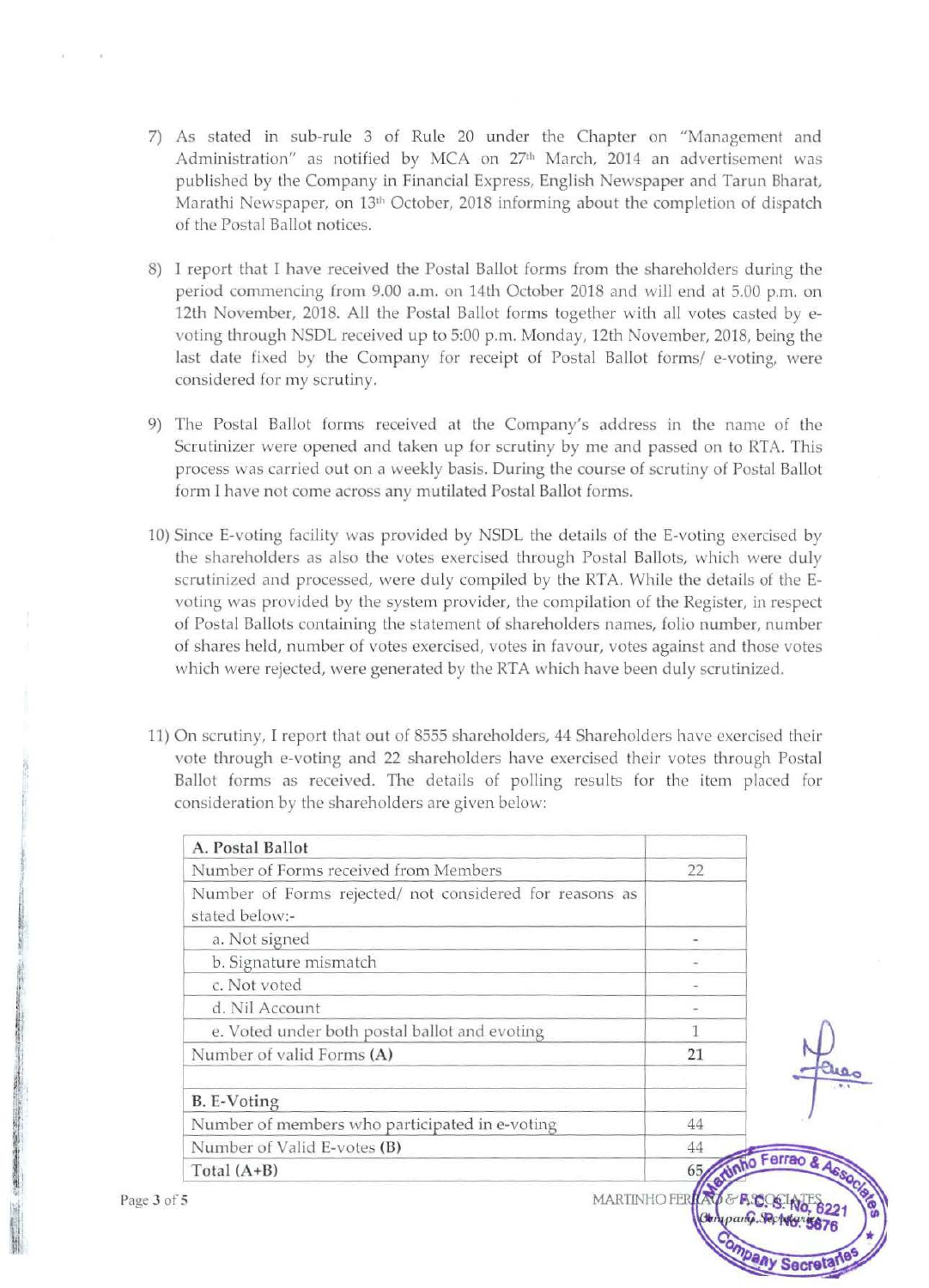#### Note:

- 1) Votes cast in favour or against has been considered on the basis of number of shares held as on the date reckoned for the purpose of Postal Ballot or the no. of shares mentioned in the Postal Ballot, whichever is less.
- 2) Four Invalid Postal Ballot forms were not taken into account for counting of votes.

The result is as under:

#### Item No. 1- Ordinary Resolution

#### **To approve and ratify Related Party Transactions**

| Method<br>of<br>Voting |                               | Votes in Favour of the resolution |               | Votes Against the resolution  |                     |       |  |
|------------------------|-------------------------------|-----------------------------------|---------------|-------------------------------|---------------------|-------|--|
|                        | of<br>No.<br>members<br>voted | No.<br>of<br>Shares               | $\frac{0}{0}$ | of<br>No.<br>members<br>voted | No.<br>of<br>Shares | $\%$  |  |
| E-voting               | 41                            | 8091375                           | 99,999        |                               | 102                 | 0.001 |  |
| Ballot                 | 19                            | 3462                              | 98.10         |                               | 67                  | 1.90  |  |
| <b>TOTAL</b>           | 60                            | 8094837                           | 99.998        |                               | 169                 | 0.002 |  |

*Notes: One Postal Ballot form holding 01 shares were held invalid and were not taken into account for counting of votes.* 

#### Results:

' i  $^{\prime\prime}$ I  $\epsilon_{\rm{eff}}$ 

#### Percentage of votes cast in favour: 99.998 Percentage of votes cast against : 0.002

The above resolution stands passed by requisite majority.

As the number of votes casted in favour of the resolutions is more than the number of voles cast against, I report that the Special Resolutions under Section 110 and Section 108 of the Companies Act, 2013, and the Companies (Management and Administration) Rules, 2014 as set out in notice of Postal Ballot has been passed by the shareholders with requisite majority. The Resolutions is deemed to be passed as on the date of announcement of the result.

I further report that as per the Postal Ballot notice dated 06<sup>th</sup> October, 2018 and the i) Board Resolution dated 06th October, 2018 the Chairman or any other as authorized in this regard may declare and confirm the above results of voting by Postal Ballot and E-voting in respect of the resolution referred herein on notice dated 06<sup>th</sup> October, 2018 which was intimated to the Stock Exchanges on 15<sup>th</sup> October, 2018